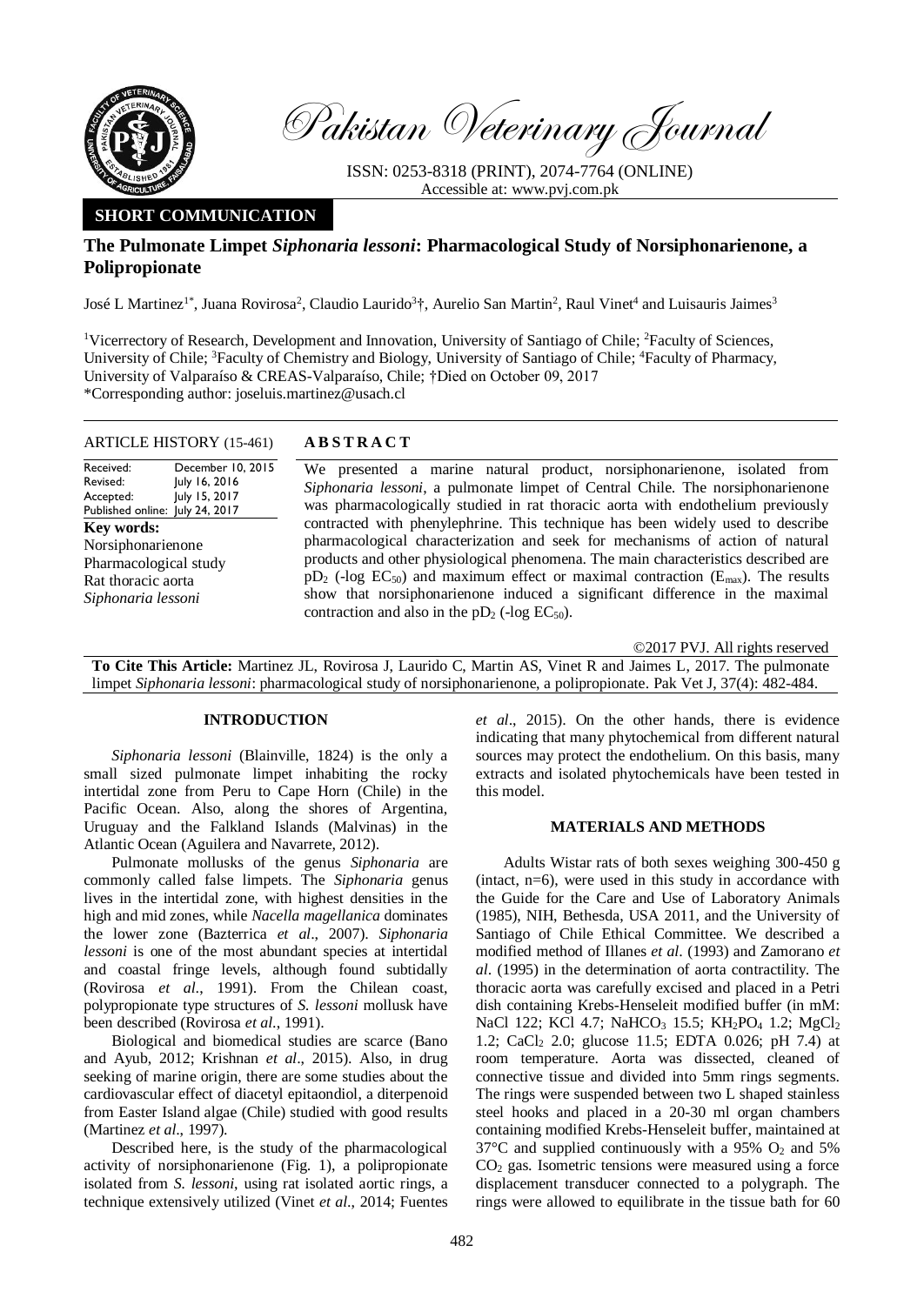minutes under an optimal resting tension of 1.5g. Rings were progressively stretched at least three times with a depolarizing 70 mM KCl solution (in mM: NaCl 52; KCl 70.0; NaHCO<sub>3</sub> 15.5; KH<sub>2</sub>PO<sub>4</sub> 1.2; MgCl<sub>2</sub> 1.2; CaCl<sub>2</sub> 2.0; glucose 11.5; EDTA 0.026; pH 7.4) until the contractile response was maximal (optimal and reference tension). Aortic rings were repeatedly washed and allowed to reequilibrate for an additional 30 minutes. The preparation was ready to evaluate relaxation or contraction activities. The analysis of the effect of drug or extract on aortic reactivity included maximal relaxation or maximal contraction (Cmax) and the concentration causing 50% of the maximal response  $(EC_{50})$ , expressed as  $pD_2$  (-log  $EC_{50}$ ). Integrity of endothelium may be assessed by testing the relaxation produced by the addition of acetylcholine (1 $\mu$ M) in phenylephrine (PE), (0.1-1  $\mu$ M) precontracted rings. When relaxation was evaluated, rings were usually precontracted with an alpha1 adrenergic agonist (i.e. phenylephrine 0.1-1 µM) and once a stable contraction was achieved, cumulative concentrationresponse curve was obtained by a stepwise increase in the drug or extract concentration (usually in the range from  $10^{-9}$  to  $10^{-4}$  M). Response was measured as a percentage of relaxation from the precontracted level, considering the baseline as 100% relaxation.

When contraction was evaluated, drug or extract was added directly on aortic rings under basal tension by cumulative addition to obtain a concentration-response curve. The analysis of the effect of drug or extract also included maximal contraction (Cmax) and  $EC_{50}$ , as previously described. Rings were repeatedly washed and allowed to equilibrate for an additional 30 min before testing the extracts. Subsequently, rings were precontracted with PE (0.1μM) and once a stable contraction was achieved, cumulative concentrationresponse curves were obtained by a stepwise increase in the extract concentration.

We worked with 300 specimens of *S. lessoni* which, once collected, were immersed in acetone. After extraction on exhaustive and subsequent evaporation of the solvent, an extract was obtained. Then, it was subjected to chromatographic separation. Finally 10mg of norsiphonarienone was obtained and identified by the usual spectroscopic methods (Rovirosa *et al*., 1991).

**Statistical analysis:** Data obtained from vascular reactivity studies were expressed as means±SEM. Analysis of variance (ANOVA) followed by a Tukey test to evaluate the statistical significance of vascular reactivity results. All these analysis were carried out by using the GB-STAT 3.0 program. Differences were considered significant with probability values less than 0.05.

#### **RESULTS AND DISCUSSION**

The importance of this type of study is mainly based on the compounds of marine origin are isolated in very low concentrations which hinders their biological studies and when a good property is found, a limitation occurs in their study. Norsiphonarienone is an example of such structures. On the other hand, the popularity of the isolated aorta as *in vitro* model is closely associated to endothelial function. As we know, endothelium plays a key role on vascular relaxation and its dysfunction is characterized by a shift of the actions of the endothelium toward reduced vasodilation.

The results of experiments done with norsiphonarienone are shown in Fig. 2. There was an inhibitory effect on the contraction produced by phenylephrine in isolated aortic rings with intact endothelium. The concentration-response curve obtained by adding cumulative amounts of an aqueous solution of norsiphonarienone, showed a decrease in the maximum contractile response in a dose-dependent fashion. It was observed that the dose response of norsiphonarienone + phenylephrine  $(10^{-10}$  to  $10^{-5}$  M) curve was shifted to the right compared to the control phenylephrine curve. The vehicle only produced a non-significant inhibition compared with phenylephrine + norsiphonarienone curve and the control curve (n=6 in each case). Dysfunction of the endothelium has been implicated in the pathophysiology of different forms of cardiovascular disease, including hypertension, coronary artery disease, chronic heart failure, peripheral artery disease, diabetes, and chronic renal failure (Vinet *et al*., 2014). Fig. 2 clearly shows that norsiphonarienone induced a concentration-dependent vasodilation of aortic rings.

Table 1 shows the pharmacological parameters, maximal effect (Cmax) and the concentration representing the 50% of the maximal effect  $(pD_2)$ . It is observed that both Cmax and  $pD_2$  presented significant difference (P<0.02 and P<0.001, respectively).  $PD_2$  values obtained for phenylephrine in our results differ from those obtained by other authors (Martinez *et al*., 1997). This can be explained by physiological phenomena that produce changes in vascular reactivity in isolated rings (*in vitro*) such as:



**Fig. 1:** Norsiphonarianone structure



**Fig. 2:** Effect of phenylephrine alone and phenylephrine plus norsiphonarieonone on the contractile response of isolated aortic rings with intact endothelium.

Table 1: Pharmacological parameters (Cmax and pD<sub>2</sub>) in the effect of phenylephrine (control) and phenylephrine plus norsiphonarienone in rat isolated aortic rings. Cmax = Agonist maximal contraction  $x$  100/ maximal contraction with  $\bar{70}$  mM KCl;  $p\bar{D}_2$  = -log EC<sub>50</sub>; \*P<0.02; \*\*P<0.001.

| $Drug(n=6)$                       | ∪max            | pD <sub>2</sub>   |
|-----------------------------------|-----------------|-------------------|
| phenylephrine (control)           | $80.5 \pm 6.5*$ | $5.91 \pm 0.10**$ |
| phenylephrine + norsiphonarienone | $59.2 \pm 4.6$  | $5.42 \pm 0.02$   |